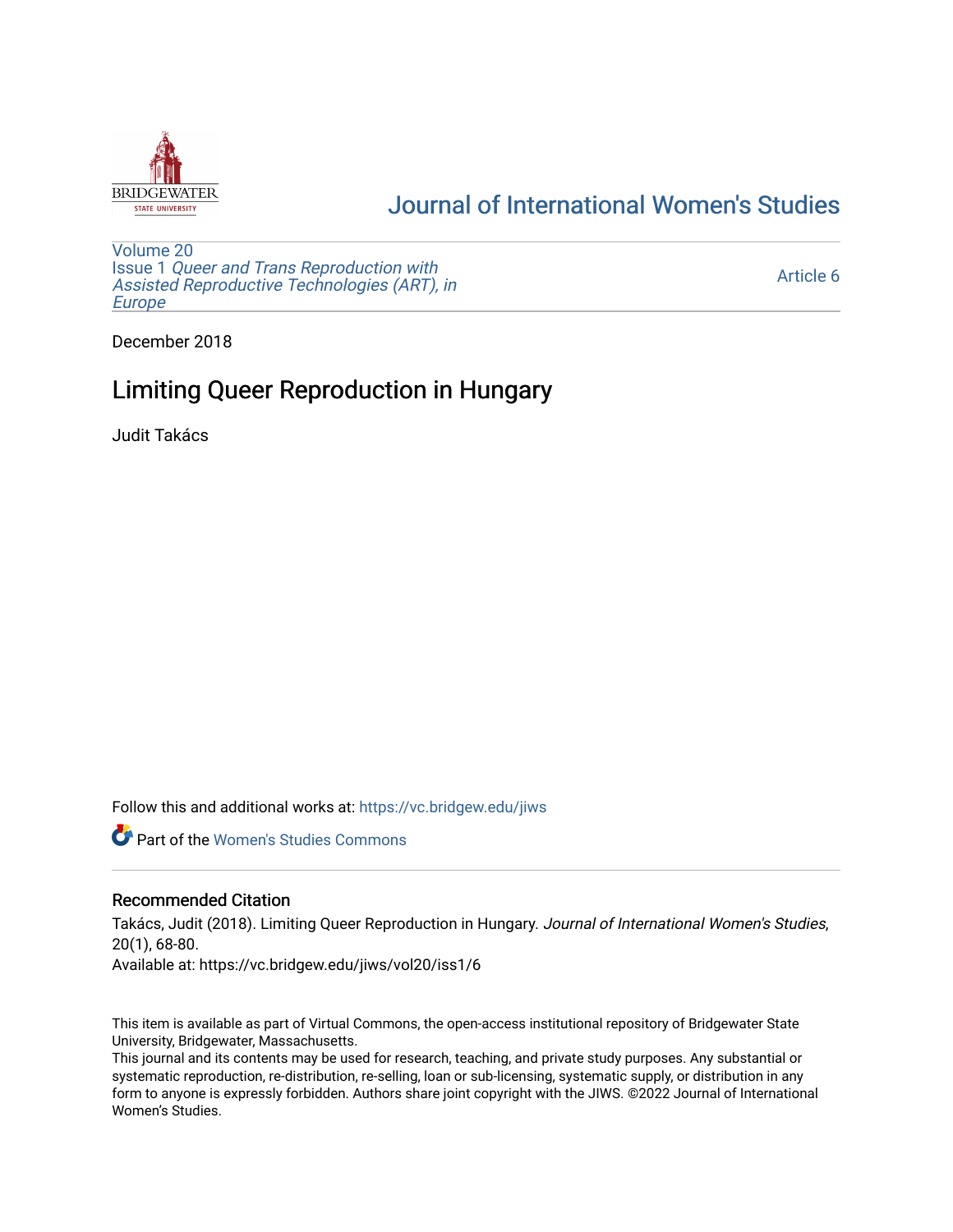#### Takács: Limiting Queer Reproduction in Hungary

This journal and its contents may be used for research, teaching and private study purposes. Any substantial or systematic reproduction, re-distribution, re-selling, loan or sub-licensing, systematic supply or distribution in any form to anyone is expressly forbidden. ©2018 Journal of International Women's Studies.

### **Limiting Queer Reproduction in Hungary**

By Judit Takács<sup>1</sup>

### **Abstract**

This article discusses several limiting factors that affect queer reproduction desires and practices in present-day Hungary, including distorting media representations, legislative frameworks, and social inequalities. It draws on relevant legal developments and results from previous research studies. The article focuses on how Hungarian LGBTQI people can resist the social norms and policies of heteronormatively prescribed childlessness resulting from normative expectations that non-heteronormative reproduction must be limited as much as possible, and highlights that better-off couples and individuals have more chance to realize their fertility plans through adoption, surrogacy or accessing ART than those in a more disadvantageous situation. In this context queer reproduction can also be seen as potentially contributing to the re-stabilization of reproduction as a feature of privilege.

*Keywords*: queer reproduction, limiting factors, Hungary, European surveys

#### **Introduction**

 $\overline{a}$ 

'A Hungarian homosexual couple managed to circumvent the Hungarian law and become parents via surrogacy in Canada.<sup>2</sup> – This is how a news discussion program on 'Surrogacy is illegal in Hungary' by the Hungarian Christian-conservative ECHO  $TV^3$  on the evening of 22 June 2018 started. The presenter invited Tamás Dombos, board member of the Háttér Society,<sup>4</sup> the largest and oldest, currently operating Hungarian lesbian, gay, bisexual, trans, queer, intersex (LGBTQI) NGO, to discuss surrogacy issues, triggered by the news that a Hungarian gay couple had entered into a surrogacy arrangement with a Canadian woman, and had had a baby. The presenter asked what the Háttér Society's views were about this illegal arrangement. Dombos countered by saying that altruistic surrogacy is in fact not illegal in Canada. The presenter tried repeatedly to suggest that homosexual male couples are 'to blame' for the use of surrogacy, even though Dombos emphasized that the great majority of Hungarians who use surrogate services

<sup>1</sup> Judit Takács is a Research Chair at the Centre for Social Sciences, Hungarian Academy of Sciences, Budapest, Hungary. Her recent publications include *Trans\* Citizenship in Post-socialist Societies* (with R. Kuhar and S. Monroe), *Emergence of the Hungarian Homosexual Movement in Late Refrigerator Socialism* (with A. Kurimay) and *Social Attitudes toward Adoption by Same-Sex Couples in Europe* (with I. Szalma and T. Bartus)*.* Currently she works as a Seconded National Expert at the ECDC in Stockholm. Email: Takacs.Judit@tk.mta.hu.

<sup>2</sup> Source: 'Napi aktuális', 22 June 2018, at [https://www.echotv.hu/adasok/2018/06/22/dombos-tamas/13348,](https://www.echotv.hu/adasok/2018/06/22/dombos-tamas/13348) accessed 18-09-2018.

<sup>&</sup>lt;sup>3</sup> Echo Television, a Hungarian private news broadcasting channel, was bought by a childhood friend of Hungarian Prime Minister Viktor Orbán in late 2016. In 2017 the channel got a new corporate identity of being the newest "Christian-conservative' Hungarian media outlet as it was described by the leading pro-government daily (Source: <https://magyaridok.hu/belfold/hazank-legfrissebb-televizioja-lett-kereszteny-konzervativ-echo-2533918/> – Magyar Idők, 5 December 2017; accessed 18-09-2018).

<sup>4</sup> Source: [http://en.hatter.hu/about-us,](http://en.hatter.hu/about-us) accessed 18-09-2018.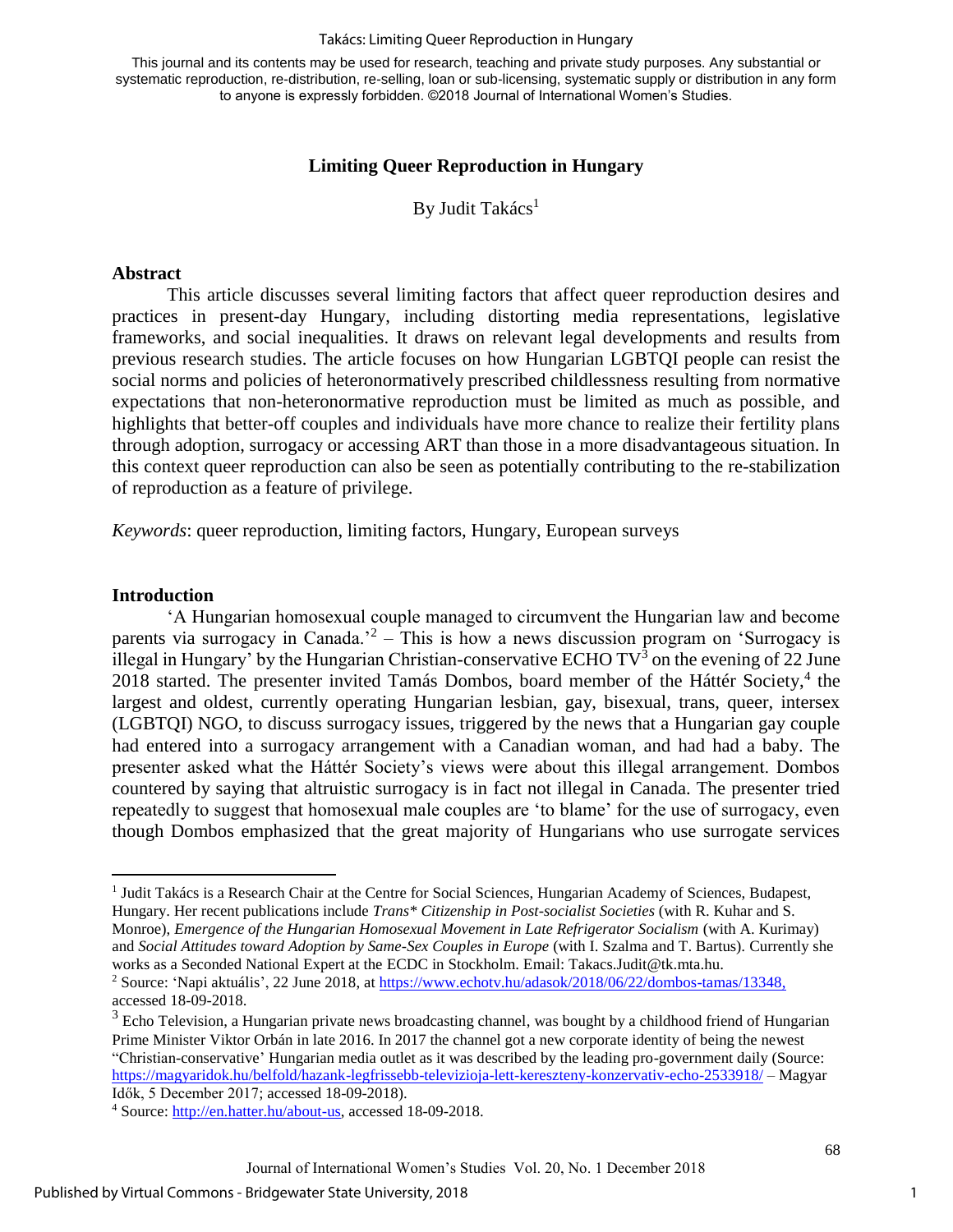abroad are different-sex couples and that there are only a handful of cases where same-sex couples have used such services as far as is known to the Háttér Society. Dombos also stated several times that the Háttér Society has no position on surrogacy as this is still subject to on-going debate among its members and that there is no uniform standpoint on this issue in the Hungarian LGBTQI community.

Reiterating that the use of surrogacy is limited to a small number of cases, Dombos pointed out that there are a large number of children in Hungary up for adoption and still waiting for parents to adopt them, while joint adoption for same-sex couples is not allowed. He added that research studies conducted by or with the cooperation of the Háttér Society show that families including same-sex couples or LGBT individuals and their children are numerous and on the increase in Hungary despite the unfavorable legal environment.

Dombos remained calm throughout even though the presenter tried repeatedly to hold same-sex couples responsible for the phenomenon of surrogacy, likening it to human trafficking and slavery. Almost at the end of the discussion the presenter raised another case where a lesbian couple entered into a surrogacy agreement with a woman but when it turned out that the surrogate pregnancy would lead to the birth of a baby with Down's syndrome, a legal dispute ensued, as the lesbian couple tried to force the surrogate mother to have an abortion.<sup>5</sup> 'Do you think that it is morally right to help gays in these ways to have children?', was one of the final questions posed by the presenter. 'Let's not pretend that these are gay-specific issues,' Dombos replied and added that any legislation on this matter should pay attention to the interests of the child born through surrogacy, those of the biological mother and those of the couple that entered into an arrangement with the surrogate mother.

This program illustrates very well some of the different kinds of limiting factors affecting queer reproduction desires and practices in present-day Hungary, including its legislative frameworks, social inequalities and distorting media representations. The program tried to present the issue of same-sex parenting rights as unfounded, immoral claims: the presenter, with hardly concealed indignation, seemed to push an agenda, focusing on the perceived immorality of selected same-sex parenting arrangements such as surrogacy, while the invited board member of the Háttér Society kept resisting this framing.

#### **Access to and attitudes toward assisted reproductive technologies (ART)**

In present-day Hungary surrogacy is illegal but the Hungarian Health Care Act (Act no. CLIV of 1997) was supposed to have regulated it in two articles that have, however, never been implemented (Navratyl, 2010). The first regulations of ART were included in the Hungarian legal system in 1981. Detailed guidelines followed only in a ministerial decree of 1998 (Navratyl, 2011:120) which is still in operation. According to this decree access to ART, including in vitro fertilization (IVF), is legally restricted to married and different-sex cohabiting couples or single women who cannot have children in the natural way due to a health problem or their age. IVF with donor eggs is also strictly regulated regarding who can serve as an egg donor. Up to five IVF

 $\overline{a}$ 

<sup>5</sup> Even though details of this case were not provided in the program, it is most probably about an American case involving two lesbian couples, where the intended mothers indeed threatened the surrogate mother with a lawsuit to terminate her pregnancy when it turned out that the baby would be born with Down's syndrome. However, the lawsuit was never pursued. At the same time the surrogate mother and her wife decided to keep the child as their own. Sources: [https://www.huffingtonpost.com/keston-ottdahl/why-surrogacy-laws-must-b\\_b\\_9413418.html;](https://www.huffingtonpost.com/keston-ottdahl/why-surrogacy-laws-must-b_b_9413418.html) [https://abcnews.go.com/Lifestyle/surrogate-mom-baby-syndrome-toddler-hitting-milestones/story?id=38486518,](https://abcnews.go.com/Lifestyle/surrogate-mom-baby-syndrome-toddler-hitting-milestones/story?id=38486518) accessed 18-09-2018.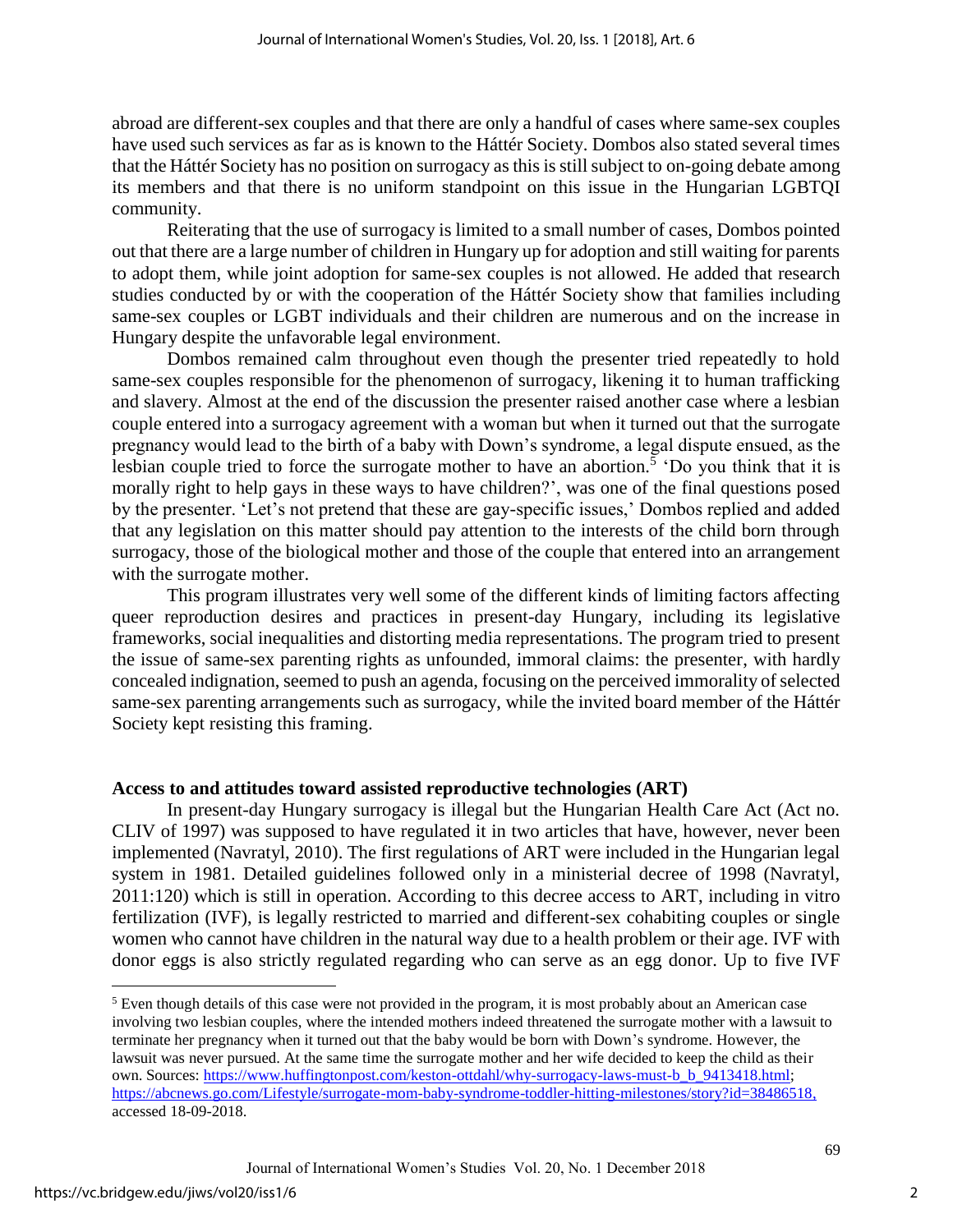cycles may be covered by state funding within the mandatory health insurance framework. Medical egg freezing, i.e. egg cryopreservation for medical purposes, is legal and available, while preserving fertility through elective egg freezing is not available for women in Hungary (Sándor et al., 2018). Egg cryopreservation for trans people is not available either, unless they are willing to use high-cost private medical services that can often only be accessed abroad.

In the  $21<sup>st</sup>$  century childless people form a very heterogeneous group. They experience childlessness in different, in some cases concurrent, temporal, motivational and normative dimensions. We can distinguish temporary and definitive childlessness, as well as voluntary, involuntary, and – at least in certain countries, including Hungary – (hetero)normatively prescribed forms of childlessness (Szalma and Takács, 2015). Heteronormatively prescribed childlessness is the result of normative expectations that non-heteronormative reproduction should be limited as much as possible. Such expectations are put into practice by discriminatory legal frameworks and social policies that can make queer reproduction practices particularly difficult, sometimes completely illegal, or prohibitively expensive.

Recent and not so recent developments in biotechnology and medical procedures have made it possible to an unprecedented extent for people who would previously have remained childless, including same-sex couples, to achieve parenthood with the help of artificial insemination, in-vitro fertilization and surrogate motherhood. The focus of this article is on how LGBTQI people can resist the social norms and policies of heteronormatively prescribed childlessness in Hungary, one of those countries where socially supportive responses to biologically determined cases of non-intentional childlessness, such as providing easy access to assisted reproductive technologies (ART) and adoption, can greatly differ from socially prescribed cases of non-intentional childlessness, characterized by constraining regulations regarding the child-bearing and child-rearing possibilities of certain categories of people, including same-sex couples and LGBTQI individuals.

Social attitudes toward artificial insemination and IVF vary widely across Europe. Figure 1 shows the 2008 results of the European Values Study (EVS), a large-scale representative survey. This measures the agreement level of respondents from 29 European countries to the statement that artificial insemination or in-vitro fertilization can – always or never – be justified.<sup>6</sup> Figure 1 shows that the most negative views were expressed in Romania (having a median value of 4), while the most positive ones were from Bulgaria, Sweden and Denmark (having median values of 9). In this comparison attitudes toward artificial insemination and IVF were positive in Hungary (similar to Cyprus, Croatia, Estonia and the Czech Republic: all had median values of 7).

 $\overline{a}$ 

<sup>6</sup> The variable was measured on an eleven-point scale, where 10 meant that it *can always be justified*, and 0 meant that it *can never be justified*. See [https://europeanvaluesstudy.eu/methodology-data-documentation/previous](https://europeanvaluesstudy.eu/methodology-data-documentation/previous-surveys-1981-2008/survey-2008/)[surveys-1981-2008/survey-2008/,](https://europeanvaluesstudy.eu/methodology-data-documentation/previous-surveys-1981-2008/survey-2008/) accessed 18-09-2018.

Journal of International Women's Studies Vol. 20, No. 1 December 2018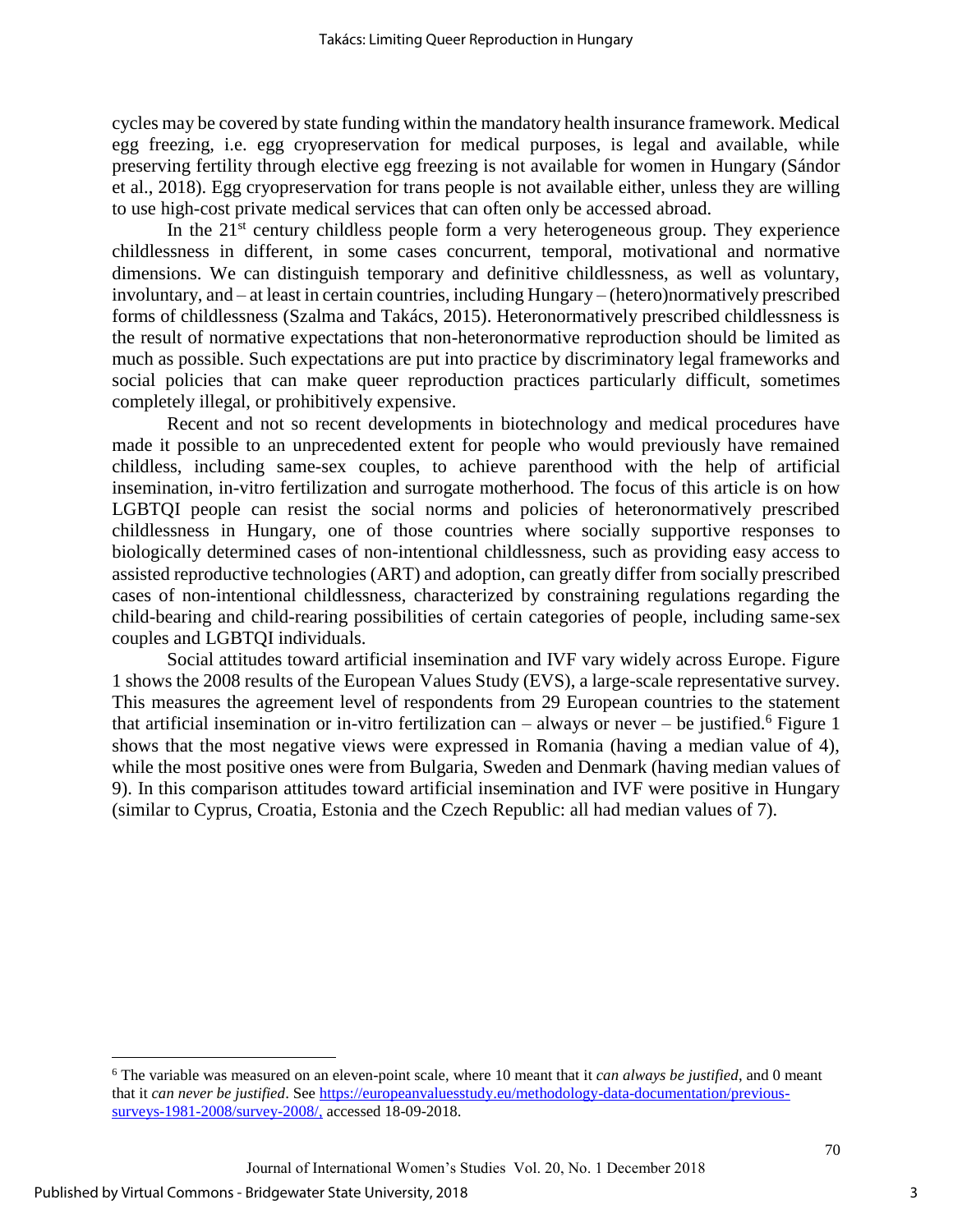



# *Source:* European Values Study 4<sup>th</sup> round (Szalma 2014: 48).

There is also great variation regarding access to ART for lesbian couples in Europe. In quite a few European countries it is legally possible. According to the *Rainbow Europe Index 2018* in the following thirteen European countries couples regardless of the partners' sexual orientation and/or gender identity do not face any legal barriers to fertility treatment (medically assisted insemination): Austria, Belgium, Denmark, Finland, Iceland, Ireland, Luxemburg, Netherlands, Norway, Portugal, Spain, Sweden, and the UK (ILGA-Europe 2018). Act no. 175 of the Hungarian Penal Code which bans the commercialization of human tissue and body material can, at least in theory, also be applied to those persons, including lesbian couples, who use artificial insemination at home, with sperm made available by friends or acquaintances.

## **Limited acceptance of non-heteronormative lifestyles**

In 21<sup>st</sup> century Europe Hungary belongs to those societies where the acceptance of the freedom to lead non-heteronormative lifestyles is not at all well developed. This plays an important role in the functioning of social exclusion mechanisms affecting Hungarian LGBTQ people (Takács, 2015). Figure 2 gives an overview of the 2016-17 European Social Survey results measuring the agreement levels of respondents from 22 European countries to the statement that 'Gay men and lesbians should be free to live their own life as they wish.'<sup>7</sup> Figure 2 illustrates that among the examined societies the greatest level of social acceptance of gay men and lesbian women was expressed in Sweden, the Netherlands, and Iceland, while the lowest levels of

 $\overline{a}$ 

<sup>7</sup> In the context of this variable 'freedom of lifestyle' refers to being 'free/entitled to live as gays and lesbians*'*. The variable was measured on a six-point scale, where 0 meant strong disagreement, and 5 meant strong agreement. See [https://www.europeansocialsurvey.org/methodology/ess\\_methodology/source\\_questionnaire/,](https://www.europeansocialsurvey.org/methodology/ess_methodology/source_questionnaire/) accessed 18-09-2018.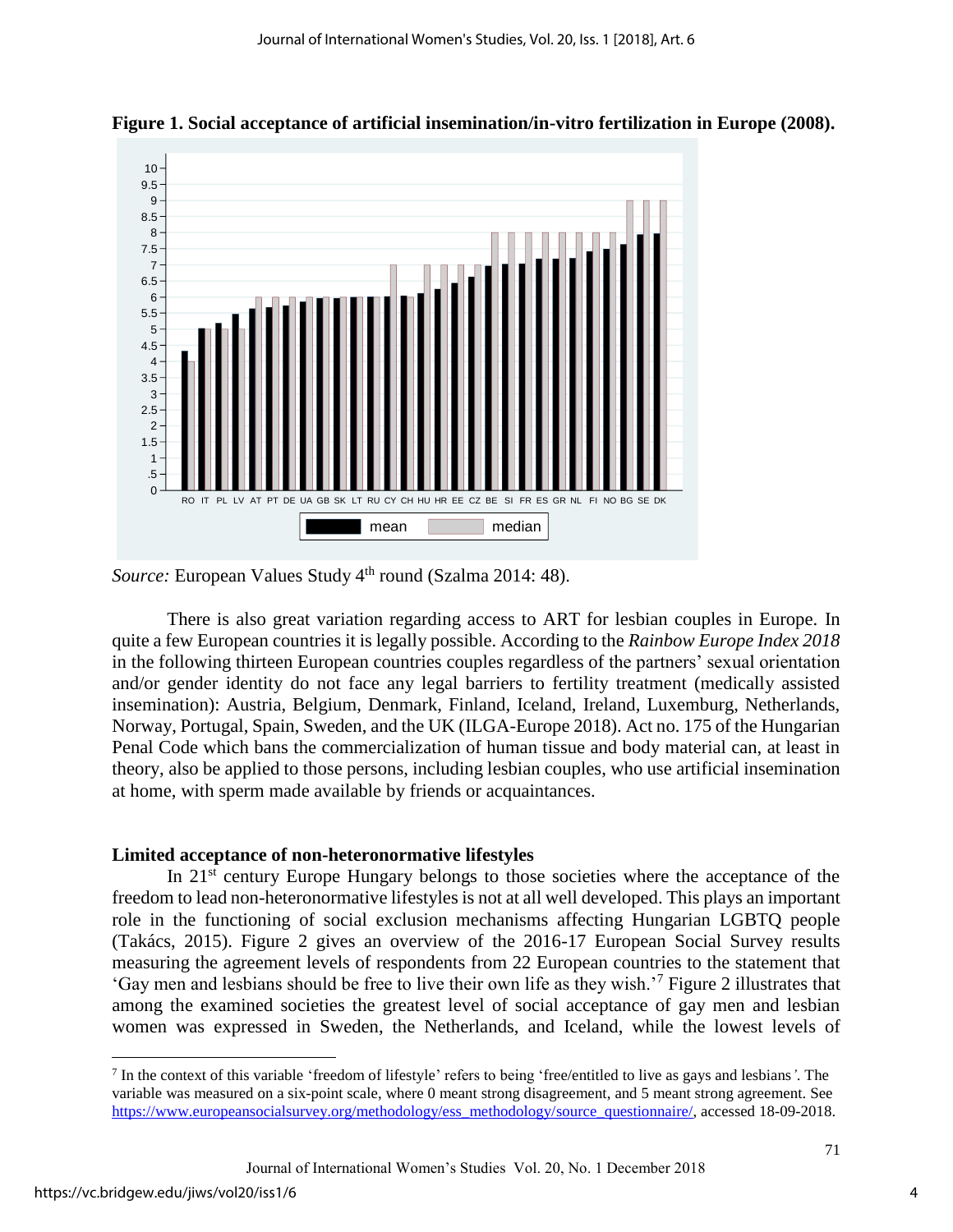acceptance were expressed in Russia, Lithuania and Hungary. Previous comparative studies provided empirical evidence that levels of homophobia do not only depend on individual respondent traits such as age, gender, education, religiosity, etc., but certain country-level predictors can also be identified. Satisfaction with democracy, the introduction of same-sex partnership legislation, and the weakening of traditional gender beliefs were shown to have a significant positive relationship with the social acceptance of gay men and lesbian women in Europe (Takács and Szalma, 2011, 2013a).



**Figure 2. Social acceptance of gay men and lesbian women in 22 European countries (2016- 17).** 

In the fourth wave of the European Values Study, conducted between 2008 and 2010, a new variable was introduced, measuring the agreement level with the statement that 'homosexual couples should be able to adopt children'*.* <sup>8</sup> Analyses of the EVS dataset, including 28 European countries, showed that levels of social acceptance toward adoption by same-sex couples differed considerably across Europe, while the main findings indicated a very significant relationship between increased social acceptance and the existence of legislation permitting same-sex adoption practices (Takács et al., 2016). Regarding the effects of individual-level demographic features, only gender, age, and childlessness seemed to matter, indicating that women, people younger than 30, and those without children were more likely to support same-sex adoption than others. Regarding country-level features, support for adoption by same-sex partners was relatively high

 $\overline{a}$ 

*Source:* European Social Survey, 8<sup>th</sup> round.

<sup>8</sup> Source: [https://europeanvaluesstudy.eu/methodology-data-documentation/previous-surveys-1981-2008/survey-](https://europeanvaluesstudy.eu/methodology-data-documentation/previous-surveys-1981-2008/survey-2008/)

[<sup>2008/,</sup>](https://europeanvaluesstudy.eu/methodology-data-documentation/previous-surveys-1981-2008/survey-2008/) accessed 18-09-2018. Unfortunately researchers rarely have the chance to influence the construction and wording of survey variables they use, while in many cases, including this one, it would be instructive to be able to reconstruct the meaning attribution processes and assumptions on the basis of which the questions were developed (Szalma and Takács, 2013a).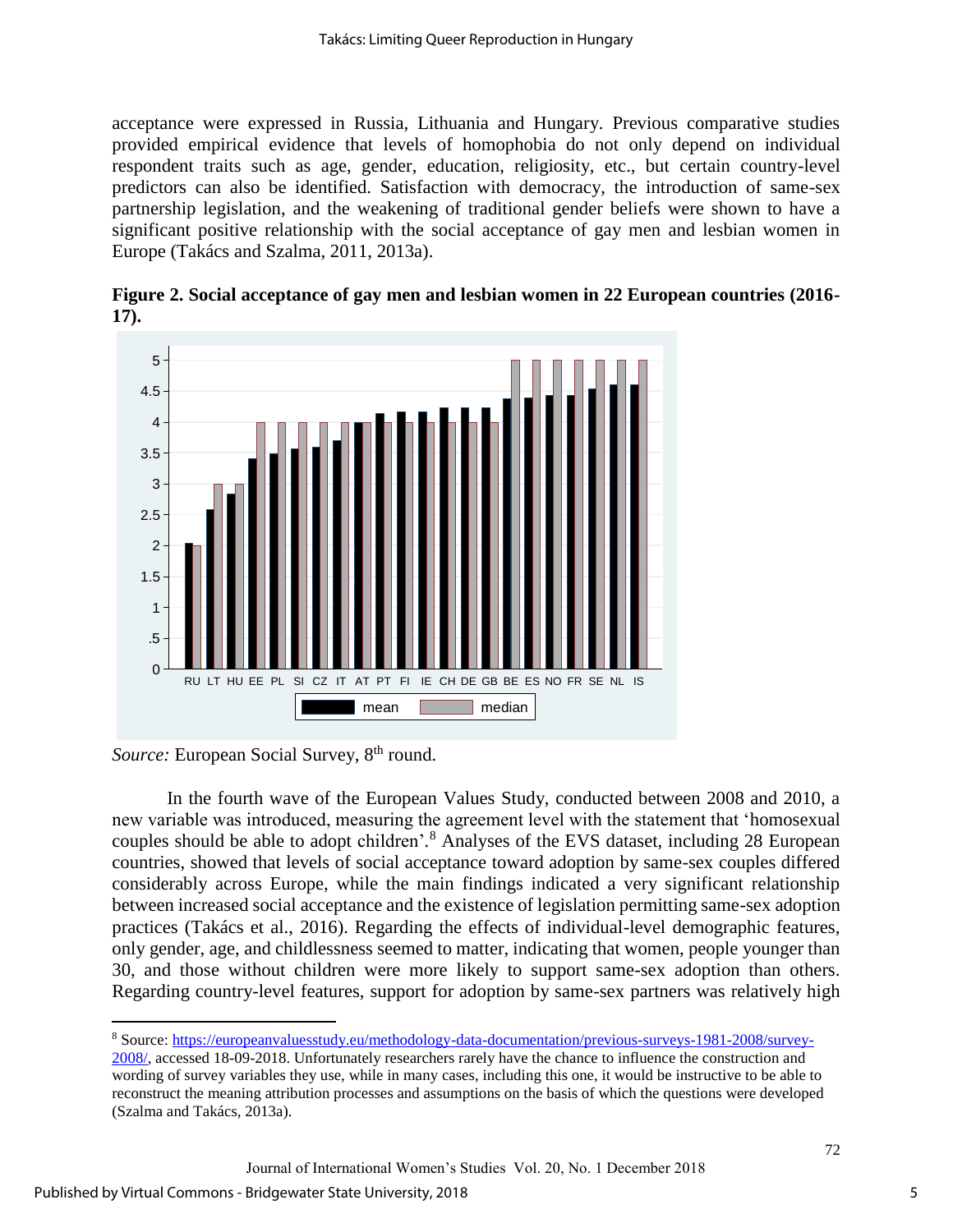in liberal and social democratic welfare countries, in countries which institutionalized adoption for same-sex parents, and with high levels of gender equality, such as Iceland, the Netherlands, and Sweden. At the same time Southern European familialist countries such as Cyprus and Greece stood out in terms of opposing the idea of same-sex adoption.

Unfortunately the Hungarian version of the  $4<sup>th</sup>$  wave EVS questionnaire included a slightly different statement with the opposite meaning, saying that 'homosexual couples **should not** be allowed to adopt children'. Since methodologically the two statements are incomparable even if the scale is reversed, the Hungarian data could not be compared to the results of the other countries in the survey. A separate analysis of the Hungarian dataset indicates that (female) gender, younger age, left-leaning political orientation, being childless, higher levels of acceptance of homosexuality, and interpreting the issue of having children in the context of free choice of individual life strategies rather than some sort of patriotic duty<sup>9</sup>, were factors that significantly correlated with support for adoption by same-sex couples among Hungarian respondents (Takács and Szalma, 2013b).

In Hungary meanings attached to homosexuality can vary greatly as has been shown by a survey commissioned by the Hungarian Equal Treatment Authority. This highlighted major differences between a representative population sample  $(N=1000)$  and a lesbian, gay, bisexual and transgender (LGBT) community sample (n=200) concerning the social categorization of homosexuality (EBH 2011). In the representative sample the highest level of agreement was found with the view that homosexuality is a 'private matter', closely followed by the definition of homosexuality as a 'form of behaviour deviating from social norms and rules'. Defining homosexuality as a 'form of sickness' and the view that 'having a same-sex partner is a basic human right' reflected the same, moderately high level of agreement, while the definition of homosexuality being a sin had the lowest level of agreement. On the other hand, LGBT respondents expressed the highest level of agreement with the statement that 'having a same-sex partner is a basic human right', followed by a similarly high level of agreement with defining homosexuality as a 'private matter'. Defining homosexuality as a 'form of behaviour deviating from social norms and rules' had a medium level of agreement, while definitions of homosexuality as a form of sickness or sin were largely rejected. The differing categorization preferences among the LGBT and the representative samples reflect different sets of interpretational frameworks related to homosexuality: while the human rights-based approach becomes very relevant in the LGBT responses, among non-LGBT respondents the medicalization approach remains influential, despite the decades-old arguments of the WHO and other professional bodies, emphasizing that homosexuality is not an illness.

About half (49%) of the LGBT respondents expressed the opinion that during the first decade of the 21<sup>st</sup> century there were important improvements concerning the social acceptance of LGBT people in Hungary, while 23% saw not only a lack of improvement, but also negative developments (EBH, 2011). The improvements included the introduction of same-sex registered partnership legislation in 2007 (which has been in operation since July 1, 2009), the establishment of the Equal Treatment Authority in 2005, and equalizing the age of consent in same-sex and different-sex sexual relationships in 2002. Respondents also referred to the functioning of LGBT NGOs and informal communities as well as the annual organization of the Pride march as important positive features. On the other hand, the list of negative developments included references to intensifying violence in society, including the violent attacks against the Pride

 $\overline{a}$ 

6

<sup>9</sup> This aspect was measured by the level of agreement with the statement that *'it is a duty towards society to have children'.*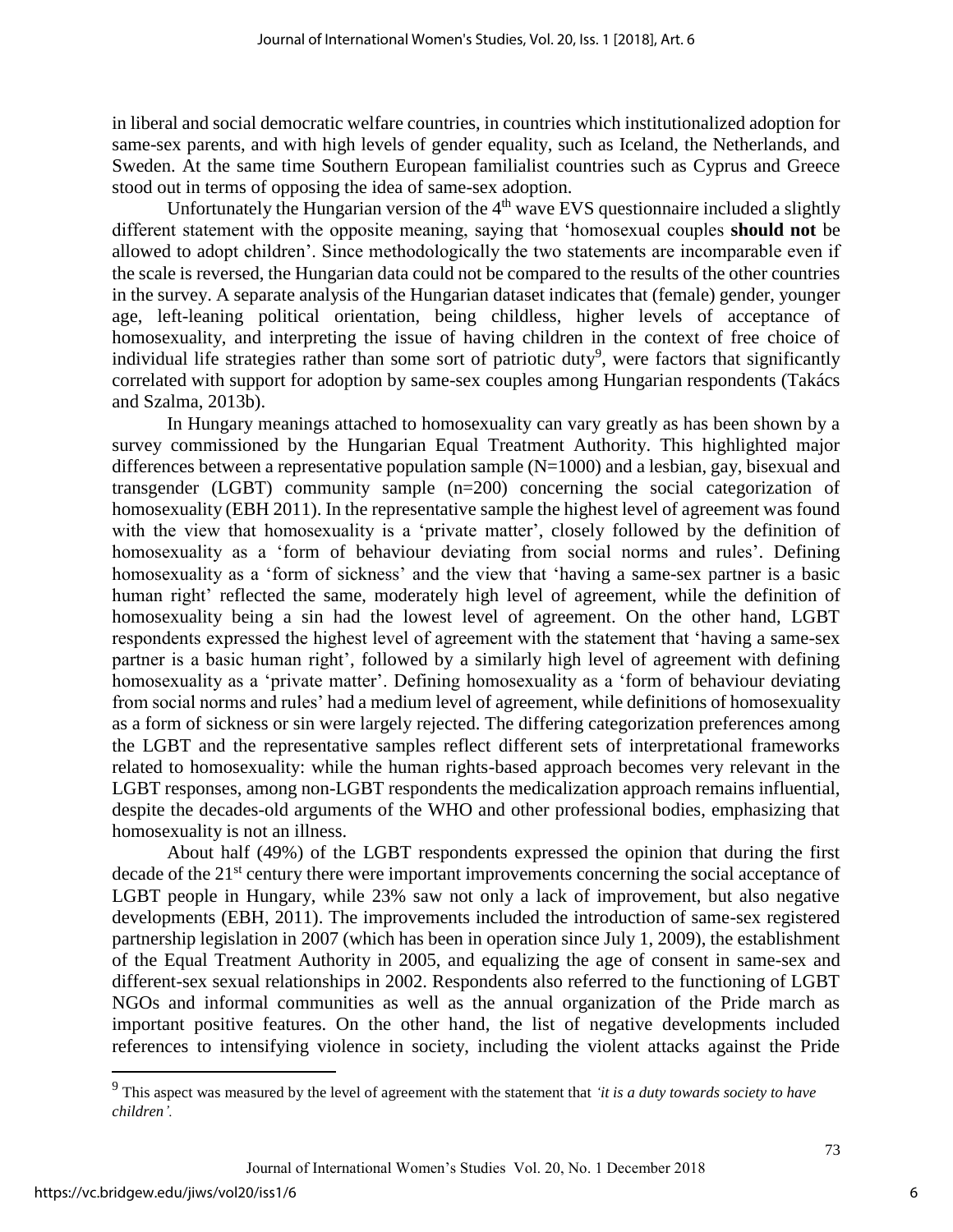marches since 2007; increasing levels of social intolerance, homophobia and xenophobia; lack of political support and the danger of reversal concerning the already achieved rights and legal protection for LGBT people.

Similar to other state-socialist (and not only state-socialist) countries, trans people have historically been – and to a great extent continue to be – largely invisible in Hungary. Further, state institutions were for a long time highly reluctant to deal with trans issues (Kuhar et al., 2018). In 2018 there are still no laws or lower-level legislation regulating gender recognition and access to gender-affirmation treatments in Hungary. At the same time, this lack of legislation provided state institutions with a significant degree of flexibility, so that the relevant bodies were able to establish procedures more responsive to human rights concerns that have been raised only recently in most western European countries (see, for example, the issue of compulsory sterilization – TGEU, 2018).

In state-socialist Hungary there was no health care system for transsexual people.<sup>10</sup> In the early 1990s, when the first gender re-assignment surgeries took place, the rule was that in order for a person to change their birth certificate and other official documents, they should have undergone irreversible changes. This unfair arrangement, requiring trans people to go through a medical process without any help or recognition, was abandoned partly because of the high rate of unsuccessful surgeries. Current practice, since 2004, leaves surgery as an option for which the state takes no responsibility. Access to adequate health care for trans persons is still severely limited by the lack of standards and guidelines concerning their treatment, and trans topics are not adequately included in the medical training curricula either. The low number of care providers results in limited choice and heightened vulnerability.

The replacement of documents such as ID cards, passports, driver's licenses, diplomas and work permits is adequately performed after the new birth certificate, containing no reference to previous gender, is issued. However, since the current practice is not legally codified, it lacks clarity, accessibility and transparency, and carries a significant risk of arbitrariness. Regarding parenthood recognition, the gender identity of a trans parent on their child's birth certificate is not recognized in Hungary. $11$ 

According to the Civil Status Registration Act (Act no I. of 2010), registering a change of gender (thus amending a birth certificate) has to be refused if the applicant is married or has a registered partner.<sup>12</sup> Thus in order for a spouse or registered partner to have their new gender officially recognized they have to divorce. Divorce procedures can take a long time, especially if the parties do not agree on all aspects of the divorce (such as agreement over custody of child/ren and child or spousal support, the separation of joint marital property), and have not been previously separated. If the couple wants to maintain their relationship, they have to divorce first, have the gender marker officially changed, and only then enter into a registered partnership or marriage based on their new gender. This leads to unnecessary administrative hassle (such as going to court, paying divorce fees, holding a marriage or registered partnership ceremony) in order to maintain a legal relationship that they have no intention of terminating. At the same time rights that are

 $\overline{a}$ 

<sup>&</sup>lt;sup>10</sup> In an expert interview I conducted with a leading psychiatrist in 2003 as part of the first social scientific study of the situation of transgender people in the social and health care system in Hungary, he mentioned the case of a statesocialist party leader's transgender child who had to be moved out of Hungary in secrecy, and treated 'somewhere in the west'. For more details about this study see Solymár and Takács (2007).

 $11$  Only four European countries recognise the gender identity of a trans parent on their child's birth certificate: Belgium, Malta, Slovenia, and Sweden (TGEU 2018).

 $12$  I would like to thank Eszter Polgári for her continuous support in helping me to navigate the Hungarian legal landscape relevant to LGBTQI issues.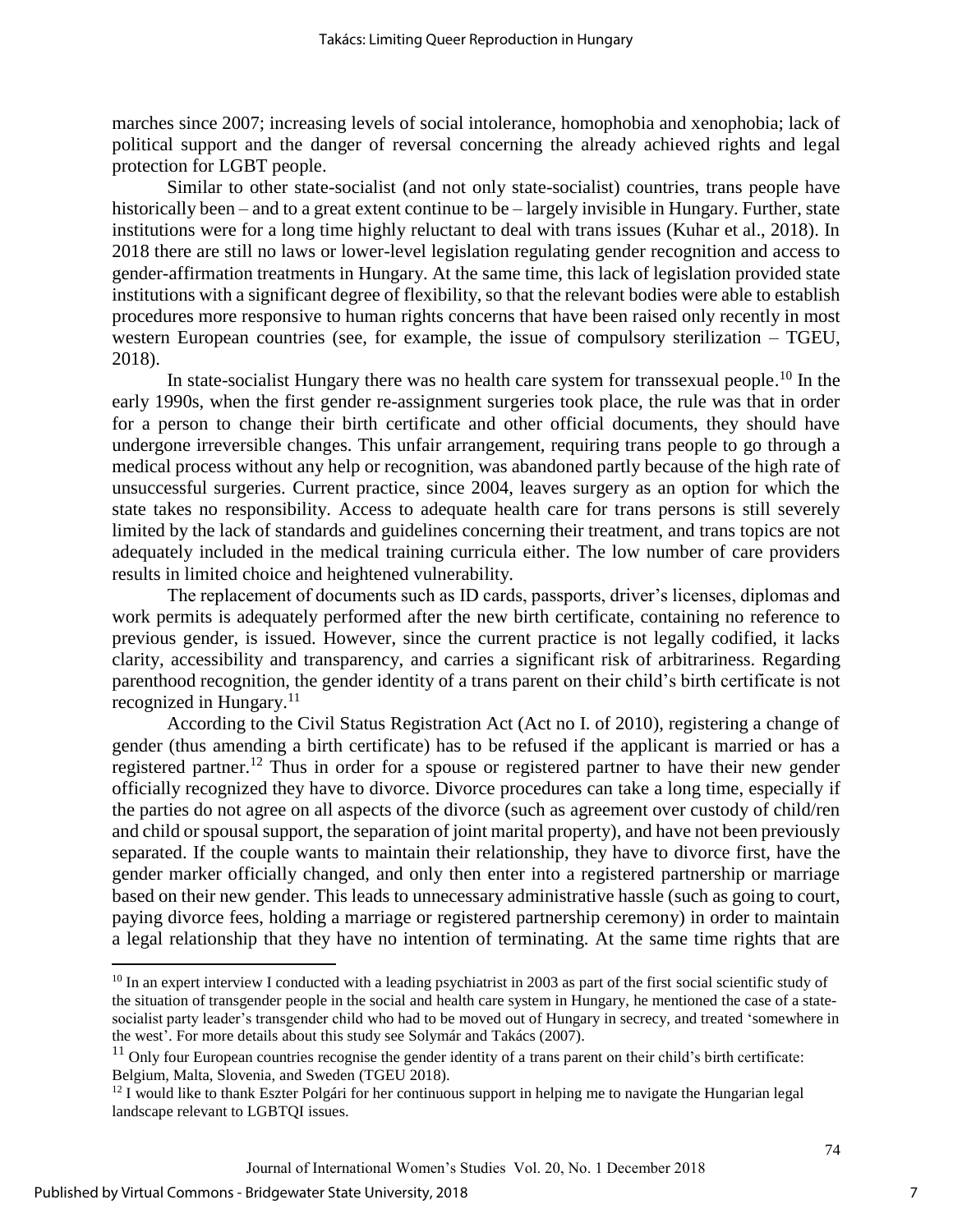conferred upon spouses or registered partners following a certain length of marriage or registered partnership are not granted, as the length of the previous registered partnership or marriage is not taken into consideration.

Regarding state control of queer sexuality in Hungary, same-sex sexual activity between consenting adults was decriminalized in 1961. However, there have been several manifestations of institutionalized discrimination against LGBTQ citizens, including different ages of consent for same-sex and different-sex partners before 2002, and the present lack of legal institutions such as same-sex marriage or any forms of joint adoption by same-sex couples, the lack of legislation on gender recognition, disproportionately low funding for gender-affirmation treatments for trans persons, and an exclusionary definition of family – being based on marriage and the relationship between parents and children – in the fourth amendment to the Fundamental Law in 2013.<sup>13</sup>

A family law institution for same-sex couples was provided by the Act on Registered Partnership and Related Legislation and on the Amendment of Other Statutes to Facilitate the Proof of Cohabitation (RPA).<sup>14</sup> It was adopted by the Hungarian Parliament in May 2009 and entered into force on 1 July 2009. The aim of the RPA was to provide a constitutionally acceptable institution for same-sex couples; the law established a general equivalence between marriage and registered partnership with a few notable exceptions. A general reference rule in Article 3 (1) stipulates that unless the RPA otherwise provides or explicitly excludes the application of it, the rules governing marriage shall be applied to registered partnerships as well. The RPA specifies three areas where this general reference rule is not applicable: 1) registered partners cannot jointly adopt a child, registered partners cannot adopt each other's child, and the presumption of paternity is not applicable for registered partners; 2) the rules on bearing each other's name cannot be applied; and 3) registered partners cannot take part in assisted reproductive services.

The number of same-sex registered partnerships remains relatively low: between July 1, 2009 and December 31, 2017 altogether 541 (352 male and 189 female) same-sex couples entered into registered partnership in Hungary (KSH 2018). The low number of female same-sex registered partnerships can partly be explained by the institutional discrimination regarding the impossibility of assisted reproduction for women living in a lesbian partnership.<sup>15</sup>

#### **Rainbow families on the rise**

At the same time Hungarian research findings show that the number of families composed of same-sex parents and their children is increasing. According to a Hungarian LGBT survey (Dombos et al., 2011), in 2010 there was a fair number of practicing parents among the 2168 respondents: more than 10% (226 persons) had their own child(ren), 5% took part in raising their partner's child(ren), 3% of respondents were members of classical rainbow families, i.e. families where two same-sex parents are raising child(ren), and a further 3% were single LGBT parents. The great majority (82%) of the children were from previous heterosexual partnerships. Among the rainbow families two respondents reported that they used a medical facility to obtain artificial

 $\overline{a}$ 

<sup>&</sup>lt;sup>13</sup> The highest-level source of law in Hungary is the Fundamental Law (FL) (originally introduced on 25 April 2011) from which all branches of law, including marital and children's laws, derive. Article L of the FL states that '*(1) Hungary will protect the institution of marriage as the union of a man and a woman established by voluntary decision, and the family as the basis of the survival of the nation. Family ties will be based on marriage and/or the relationship between parents and children. (2) Hungary will encourage the commitment to have children. (3) The protection of families is regulated by a Cardinal Act* [Act no. CCXI of 2011]'.

<sup>&</sup>lt;sup>14</sup> Act no. XXIX of 2009.

<sup>&</sup>lt;sup>15</sup> See also Article 167 of the Hungarian Health Care Act (Act no. CLIV of 1997).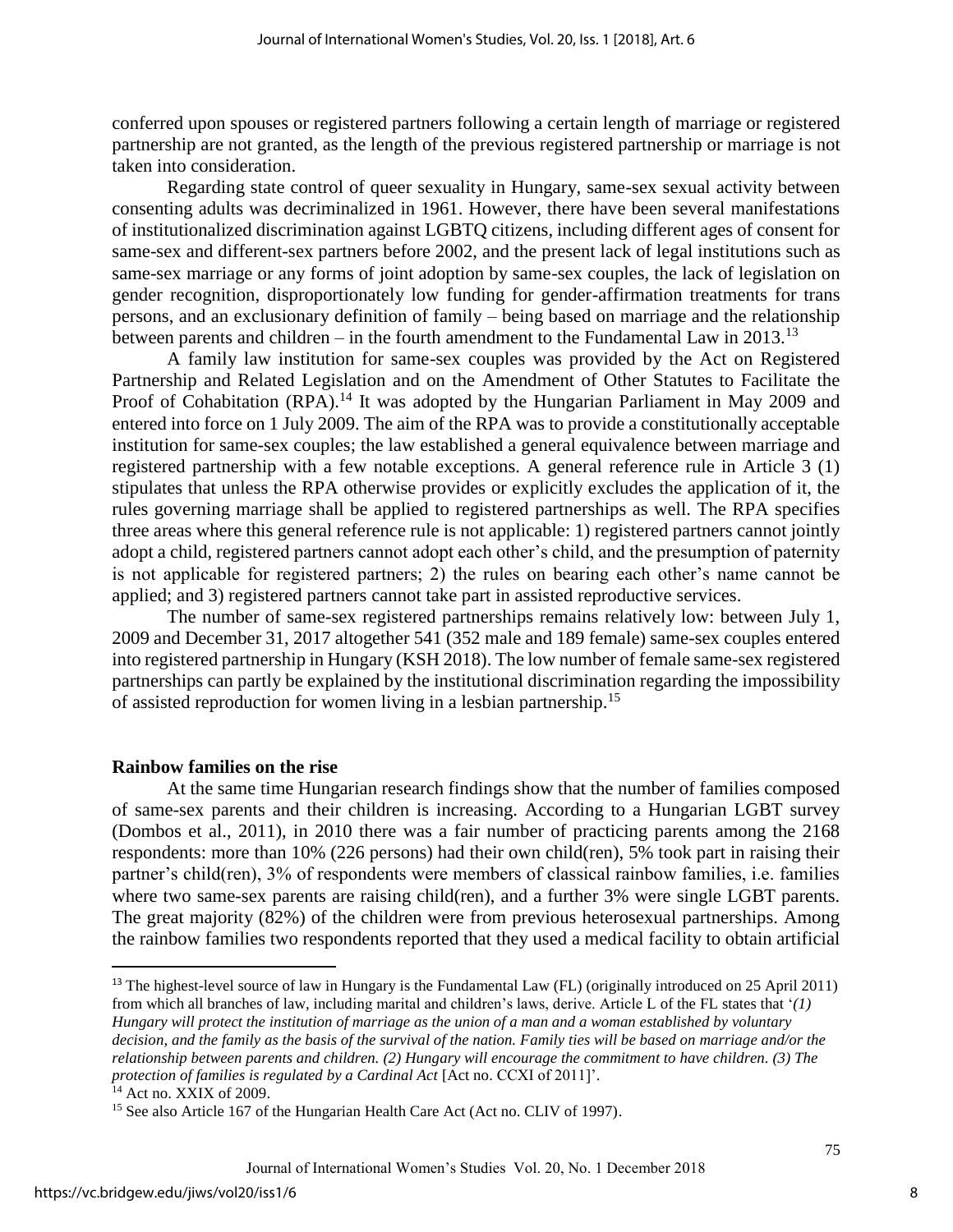insemination, whereas a further four respondents applied artificial insemination at home. There was also one child who entered a family via adoption.

In terms of future plans for having children, more than half of the respondents (54%) stated that they would like to have a child, while 38% did not want to raise a child, and 8% already had a child or children and did not want to have any further children. Regarding the motivation of those who did not want to have children unfavorable legislation combined with negative social attitudes played a large role in their decision: 33% found that realizing a 'child-project' would be too complicated, 26% were concerned that the child would suffer some disadvantage, while 11% were expressly held back by the lack of legal possibilities. Altogether 7% of respondents stated that they did not want children because they did not value raising children or because they did not like children. The desire to have children was significantly greater among female respondents (65%) than among male respondents (49%). This result can in part be explained by the perception that it is easier for lesbians to get on with their 'child-project'; this was also evident in the result that 80% of those who rejected the idea of having a child responding that it is 'too complicated' were male respondents.

Regarding the method of having children, artificial insemination or surrogacy were the preferred options among the respondents (38%), followed by adoption (25%) and co-parenting (22%), i.e. an arrangement, where a person can have a child together with another lesbian or gay person or couple. Male respondents chose surrogacy and adoption in equal proportion (34%), whereas female respondents preferred artificial insemination (46%) much more rather than adoption (12%). These results may reflect the difficulties same-sex male couples may face when deciding to have children. At the same time – mainly in the case of women – the importance of the biological bond can also play a role. This is supported by the result that 60% of the sample agreed with the statement that it '(would be) important that there was a biological bond with their child'.

In this context it should also be noted that LGBT persons can represent a particularly important resource as potential parents for 'problematic' adoption cases, when children can only be placed with great difficulty. A Hungarian study analyzing national adoption applications submitted to a main state adoption agency found certain pre-selection mechanisms in place in the adoption process that adversely affect mainly Roma children, those with certain health problems, and children older than three (Neményi and Takács, 2015). In the 2010 survey (Dombos et al., 2011) close to three quarters (73%) of the LGBT respondents stated that they would gladly adopt a child older than three years, and 47% would have had no objection to adopting a child with Roma origin either; at the same time 81% stated that they would not dare to accept responsibility for a child with serious health problems.

The great majority of the LGBTQ+ respondents (88%) agreed that 'same-sex parents are just as suited to raising children as different-sex parents'. This conviction was also reflected in the respondents' views on the legal changes that were thought necessary: nine tenths of respondents were in agreement with legislative efforts to ease having children and/or to put the legal situation of rainbow families into order. In terms of specific issues, the liberalization of artificial insemination received the greatest support (93%) among all respondents, while suggestions to allow surrogacy had less (86%) support. An overwhelming majority of female respondents (91%) agreed with allowing surrogacy, this being a greater proportion of agreement than among male respondents (82%).

The diverging attitudes of LGBTQ+ respondents identifying as women and men in connection with having children were also reflected in the following results (Takács and Dombos, 2012): while altogether 57% of male respondents thought that easing the ways of having children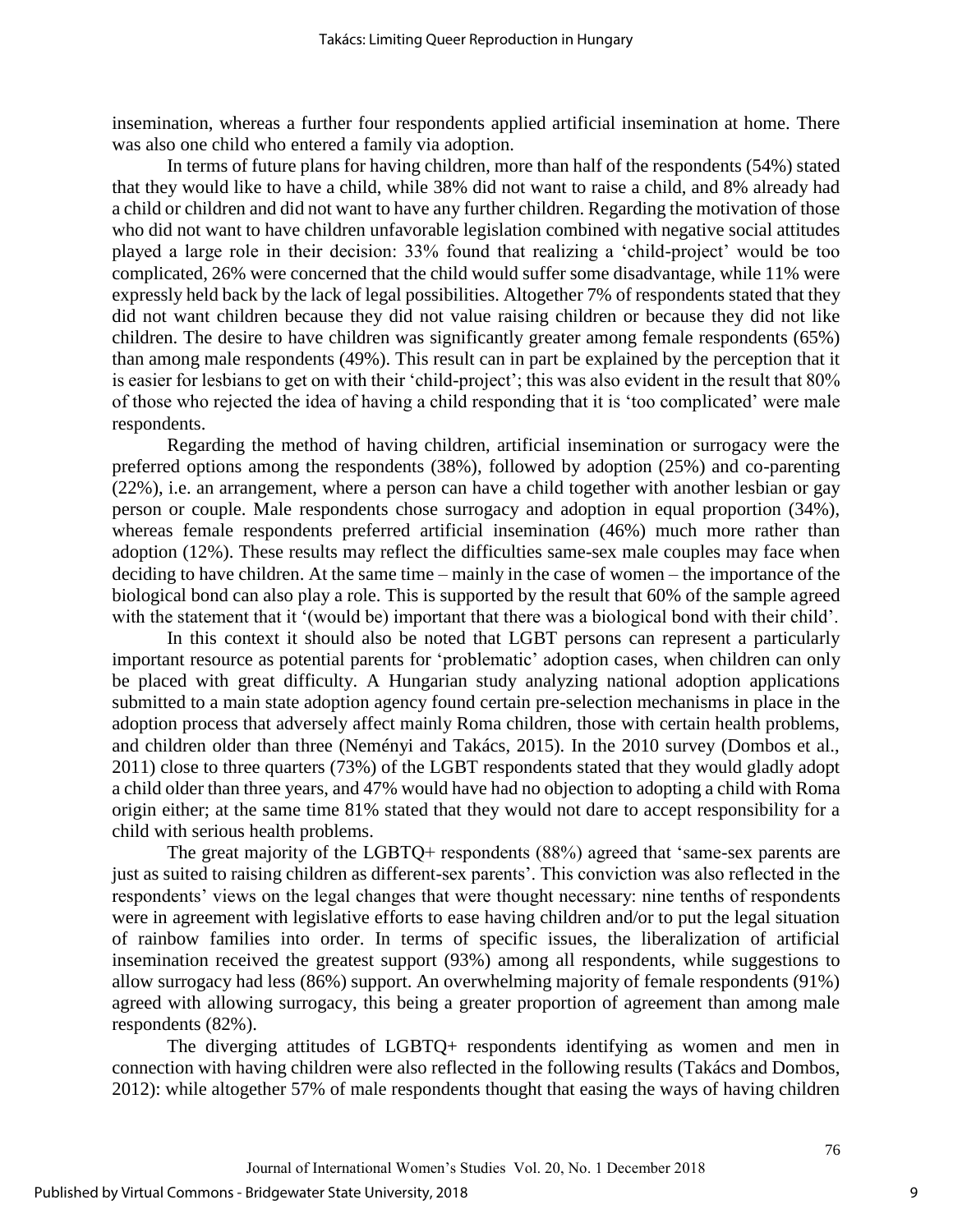for same-sex couples should be one of the main goals LGBTQ+ NGOs should prioritize, this proportion was 83% in the case of female respondents. Accordingly the topic of having children appeared well ahead in the order of priorities women had compared with those of men.

According to a 2016 Hungarian LGBTQ+ community survey, the number of families composed of same-sex parents and their children is increasing, as is the number of those who intend to start a family (Háttér, 2017). 26% of 1249 respondents aged 26 and above were either parents or co-parents. A further 9% of the respondents had already taken specific steps toward having a child, while 62% of respondents reported on their plan to have children in the future. In comparison to 2010, the proportion of LGBTQ+ respondents whose children were from previous heterosexual partnerships decreased from 82% to 64%. At the same time a greater proportion of respondents reported having children as a member of a same-sex couple: 27% had children by obtaining artificial insemination (12% in a medical facility, and a further 15% applied artificial insemination at home), 4% adopted a child or children, and 3% had a child via surrogacy arrangements.

Even though adoption by same-sex couples is not a legal option in Hungary, LGBTQ+ persons can adopt children individually. However, the legal situation of children raised by samesex couples remains problematic due to the lack of recognition of both partners as their parents: second-parent adoption (when one partner can adopt the child or children of the other) would be a practical solution since it is better for children to have two legal parents than one.<sup>16</sup>

The Child Protection Act (Act no. XXXI of 1997) in its article regulating child adoption practices gives priority to married couples. This can be interpreted as a means of reconstructing an imagined traditional nuclear family form. Previous studies have highlighted that discrimination in the Hungarian adoption system is a multidimensional issue which starts with the law prioritizing certain family forms, while excluding others (Neményi and Takács, 2015). However, single women and men are not excluded from adoption by law. The ethnic homogeneity of Hungarian families can be altered through successful adoption practices, as can planned one-parent families, and families including same-sex couples where a child or children is/are adopted by one of the partners can be constructed. At the same time there is also class-based discrimination in the Hungarian adoption system, when children of the disadvantaged are moved into more well-to-do families. It seems to be a general feature that better-off, i.e., wealthier, internationally more mobile, better-educated and well-informed couples and individuals have more chance to realize their fertility plans through adoption, surrogacy or accessing ART than those in a more disadvantageous situation, irrespective of their sexual orientation or gender identity.<sup>17</sup>

#### **The year of (white, cisgender, straight, affluent) families**

Queer reproduction and parenting issues are inseparable from the social definitions of kinship relations. Normative expectations about kinship relations are reflected in social and family policy measures that can have serious practical implications for the lives of individuals, couples, and the children raised by them. In many societies, including Hungary, one of the main reasons

 $\overline{a}$ 

<sup>&</sup>lt;sup>16</sup> See, for example, Judith Stacey's observation: 'It appears that on average two parents who get along and are decent parents are better than one, but that it is the quality of the parenting not the gender of the parents or even the number of the parents that is the most important factor' (Kuhar and Takács, 2011: 143).

 $17$  A similar argument is made by Dahl (2018), when referring to the privileged character of queer family-making in Sweden.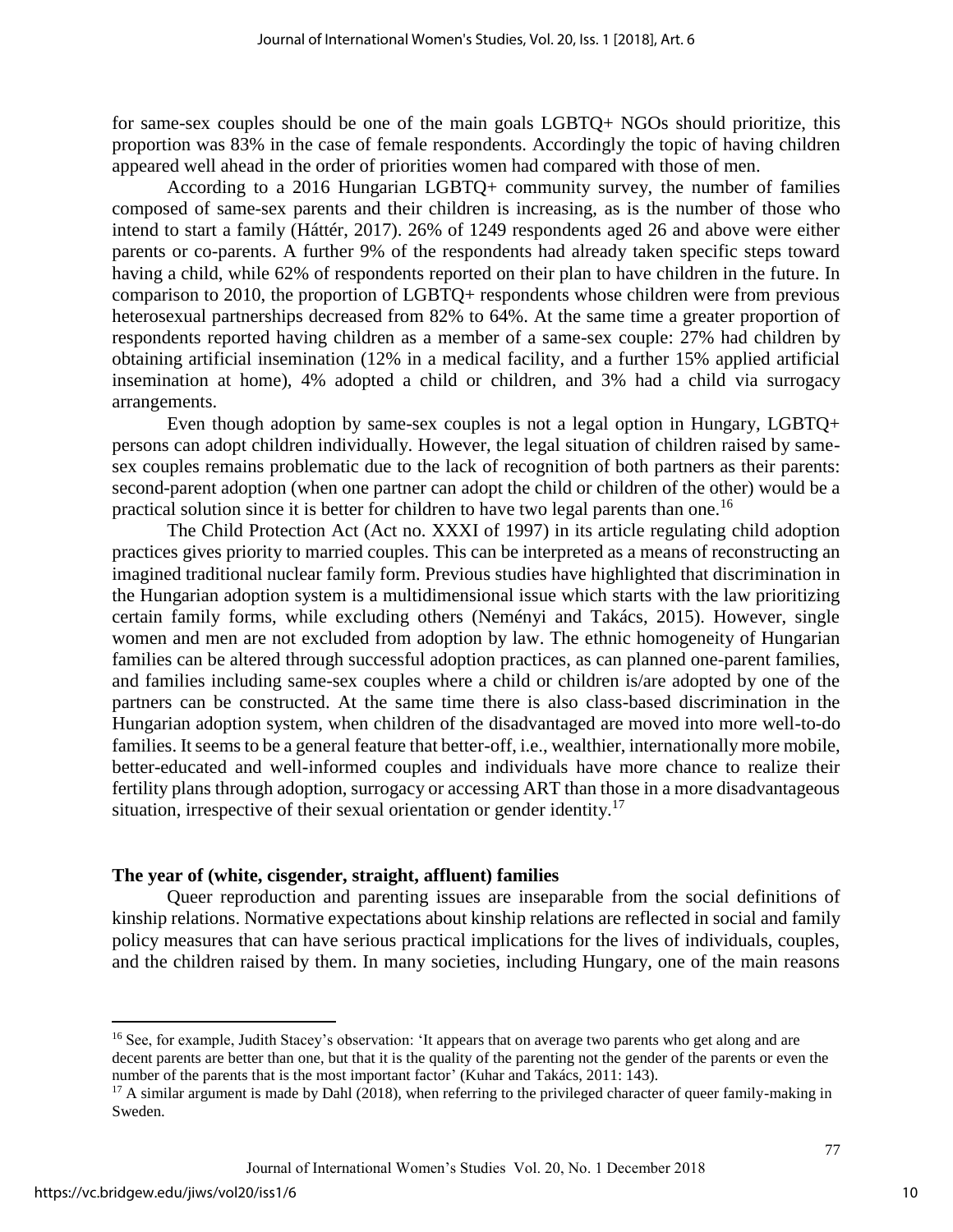for the fierce opposition expressed against these practices is that allowing them would also mean the redefinition of kinship relations and the embracing of newer family types.

2018 was declared the 'year of the families' in Hungary by Prime Minister Orbán and his right-wing populist government, characterized by demography-focused governance,<sup>18</sup> i.e., a demographically-motivated approach to family policy that keeps revolving around the single issue of increasing the Hungarian birth rate. One might naively think that the 'planned parenthood'<sup>19</sup> strategies of Hungarian LGBTQI people could be harnessed in a joint struggle to achieve the coveted increase of the Hungarian population. However, during the last decade the Orbángovernments' policies and statements outlined a well-defined target group of white, cisgender, straight(-acting), affluent middle-class people whose reproduction is worthy of encouragement with legislative frameworks, tax and other benefits.

The political forces led by Mr Orbán keep winning elections, three times in a row now, and their achievements are numerous. They have successfully created an increasingly xenophobic<sup>20</sup> and sexist social climate, $^{21}$  where academic freedom is threatened, gender studies programs are  $b$ anned<sup>22</sup> and anti-gender campaigns are elevated to the level of state policy (Paternotte and Kuhar, 2018). They have managed to develop a social environment contributing to the continuous emigration of a large number of working-age Hungarians, mainly to other EU countries.<sup>23</sup> However, the government does not seem to be able to manage to live up to their own expectations about 'solving the population problem'.

In early November 2018 when the latest national consultation survey<sup>24</sup> on the 'protection of families' was launched, it was reiterated that 'the Hungarian government does not want to solve Hungary's population problem with migration as several European countries do, but by supporting Hungarian families raising children and young people starting families.<sup>25</sup> In this context strategies for queer reproduction might be limited but are surely not impossible: heteronormatively prescribed childlessness can be overcome in different ways that might (technologically) destabilize reproduction and at the same time (ideologically) re-stabilize it as a feature of privilege.

 $\overline{a}$ 

<sup>&</sup>lt;sup>18</sup> Two days after the Hungarian national elections bringing the third consecutive two-thirds majority victory for Prime Minister Orbán, the government spokesperson declared that demography is the most important Hungarian national strategy issue. Source: [https://www.hirado.hu/belfold/belpolitika/cikk/2018/04/10/a-demografia-a](https://www.hirado.hu/belfold/belpolitika/cikk/2018/04/10/a-demografia-a-legfontosabb-nemzetstrategiai-kerdes-kovacs-zoltan-szerint)[legfontosabb-nemzetstrategiai-kerdes-kovacs-zoltan-szerint,](https://www.hirado.hu/belfold/belpolitika/cikk/2018/04/10/a-demografia-a-legfontosabb-nemzetstrategiai-kerdes-kovacs-zoltan-szerint) accessed 18-09-2018.

 $19$  In 2009 a new Hungarian movement was started for fostering the birth of desired and planned children that should be supported by governmental means. Source: [http://www.kormany.hu/hu/emberi-eroforrasok-miniszteriuma/csalad](http://www.kormany.hu/hu/emberi-eroforrasok-miniszteriuma/csalad-es-ifjusagugyert-felelos-allamtitkarsag/hirek/oteves-a-tervezett-gyerekek-megszuleteset-tamogato-harom-kiralyfi-mozgalom)[es-ifjusagugyert-felelos-allamtitkarsag/hirek/oteves-a-tervezett-gyerekek-megszuleteset-tamogato-harom-kiralyfi](http://www.kormany.hu/hu/emberi-eroforrasok-miniszteriuma/csalad-es-ifjusagugyert-felelos-allamtitkarsag/hirek/oteves-a-tervezett-gyerekek-megszuleteset-tamogato-harom-kiralyfi-mozgalom)[mozgalom,](http://www.kormany.hu/hu/emberi-eroforrasok-miniszteriuma/csalad-es-ifjusagugyert-felelos-allamtitkarsag/hirek/oteves-a-tervezett-gyerekek-megszuleteset-tamogato-harom-kiralyfi-mozgalom) accessed 18-09-2018.

<sup>20</sup> See, for example, Messing–Ságvári (2018).

 $^{21}$  According to the Gender Equality Index 2017, produced by the European Institute for Gender Equality, Hungary, characterized by the worsening of gender equality between 2005 and 2015, is ranked 27th out of the 28 EU Member States. Source: [https://eige.europa.eu/gender-equality-index/2015/HU,](https://eige.europa.eu/gender-equality-index/2015/HU) accessed 18-09-2018.

<sup>&</sup>lt;sup>22</sup> See, for example, [https://edition.cnn.com/2018/10/19/europe/hungary-bans-gender-study-at-colleges](https://edition.cnn.com/2018/10/19/europe/hungary-bans-gender-study-at-colleges-trnd/index.html)[trnd/index.html,](https://edition.cnn.com/2018/10/19/europe/hungary-bans-gender-study-at-colleges-trnd/index.html) accessed 18-09-2018.

<sup>&</sup>lt;sup>23</sup> The population of 20-65 year-old Hungarians living abroad grew by more than 200,000 people between 2010 and 2017 (Hárs, 2018: 87).

 $^{24}$  For previous rounds of national consultation surveys, see  $\frac{https://fnf-europe.org/2017/11/23/national-consulation-1001/23}{n}$ [campaigns-in-hungary/,](https://fnf-europe.org/2017/11/23/national-consultation-campaigns-in-hungary/) accessed 18-09-2018.

<sup>&</sup>lt;sup>25</sup> Source: International Communications Office, Cabinet Office of the Prime Minister (November 6, 2018) [http://abouthungary.hu/news-in-brief/government-to-send-out-national-consultation-on-the-protection-of-families](http://abouthungary.hu/news-in-brief/government-to-send-out-national-consultation-on-the-protection-of-families-this-week/)[this-week/,](http://abouthungary.hu/news-in-brief/government-to-send-out-national-consultation-on-the-protection-of-families-this-week/) accessed 18-09-2018.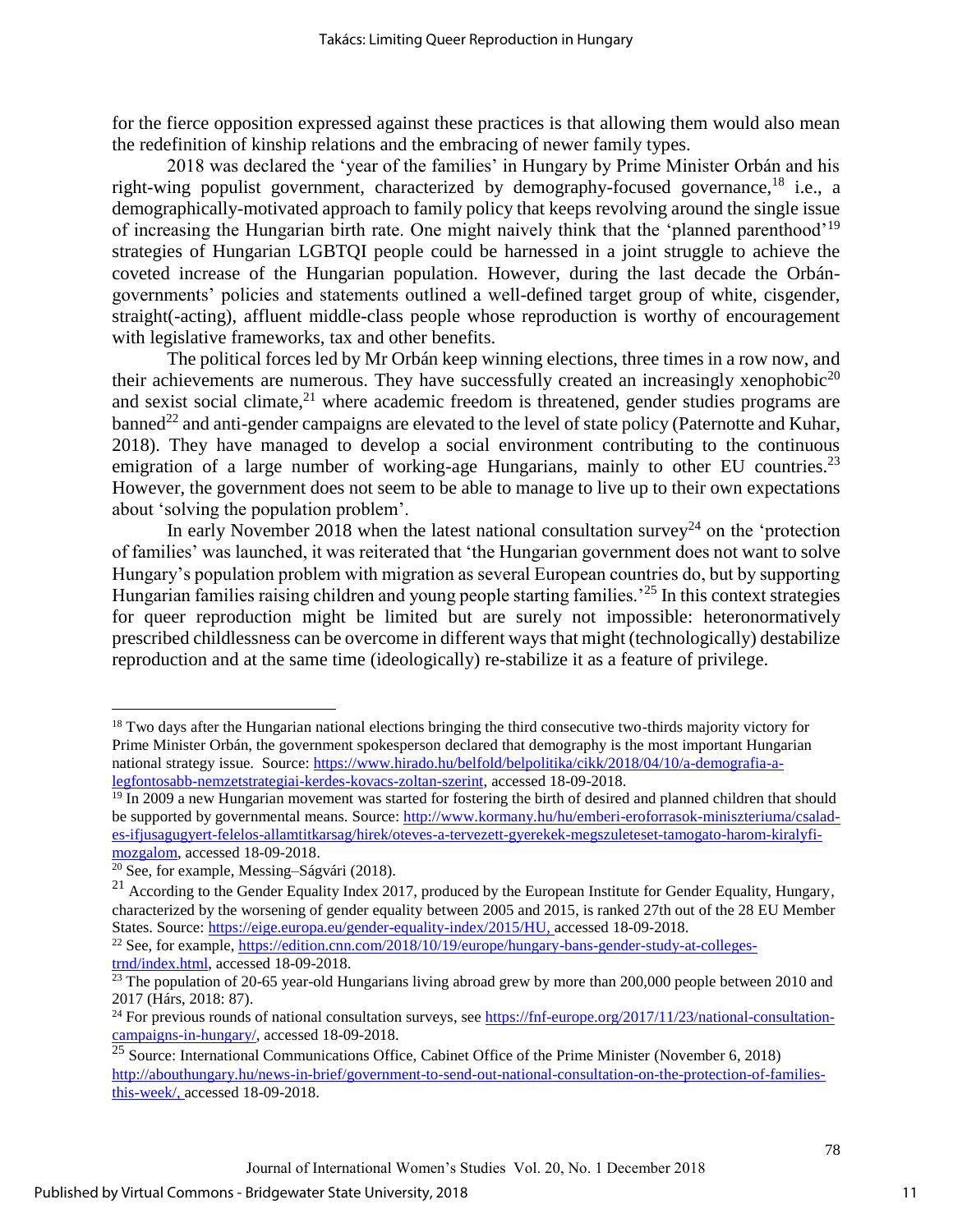# **References**

- Dahl, U. (2018). Becoming Fertile in the Land of Organic Milk: Lesbian and Queer Reproductions of Femininity and Motherhood in Sweden. *Sexualities 21*(7): 1021–1038.
- Dombos, T., Takács, J., PTóth, T., and Mocsonaki, L. (2011). Az LMBT emberek magyarországi helyzetének rövid áttekintése (Short review of the Hungarian situation of LGBT people). 35-54. In J. Takács (Ed.) *Homofóbia Magyarországon (Homophobia in Hungary).* Budapest: L'Harmattan Kiadó.
- EBH [Equal Treatment Authority]. (2011). *Az egyenlő bánásmóddal kapcsolatos jogtudatosság növekedésének mértéke – fókuszban a nők, a romák, a fogyatékos és az LMBT emberek. Kutatási zárójelentés. [The Extent of Equal Treatment Awareness – With Special Focus on Women, Roma, People with Disabilities, and LGBT people. Research Report*] Budapest: EBH. Retrieved October 27, 2018, from

http://egyenlobanasmod.hu/sites/default/files/kiadvany/MTA\_1hullam.pdf.

- Hárs, Á. (2018). Növekvő elvándorlás lehetőségek, remények, munkaerőpiaci hatások (Increasing emigration – opportunities, hopes, labor market impacts). 81-105 In P. Kolosi and I. Gy. Tóth (Eds.) Társadalmi riport (Social Report). Budapest: TÁRKI. Retrieved October 27, 2018, from [http://www.tarki.hu/sites/default/files/trip2018/081-](http://www.tarki.hu/sites/default/files/trip2018/081-105_Hars_elvandorlas.pdf) [105\\_Hars\\_elvandorlas.pdf.](http://www.tarki.hu/sites/default/files/trip2018/081-105_Hars_elvandorlas.pdf)
- Háttér Társaság (2017)*. Szivárványcsaládok helyzete Magyarországon 2016-17. Kutatási jelentés. (The situation of Rainbow Families in Hungary 2016-17: Research Report) Budapest: Háttér Társaság.* Retrieved October 27, 2018, from http://hatter.hu/sites/default/files/dokumentum/kiadvany/szivarvanycsaladok2017.pdf.
- ILGA-Europe (2018). Rainbow Europe Index 2018. Retrieved November 17, 2018, from [https://www.ilga-europe.org/resources/rainbow-europe/rainbow-europe-2018.](https://www.ilga-europe.org/resources/rainbow-europe/rainbow-europe-2018)
- Kuhar, R., Monro, S., and Takács, J. (2018). Trans Citizenship in Post-Socialist Societies, *Critical Social Policy 38*(1): 99–120.
- Kuhar, R., and Takács, J. (2011). Do Families Have a Sexual Orientation? Interview with Professor Judith Stacey. 135-149. In: J. Takács and R. Kuhar (Eds.) *Doing Families: Gay and Lesbian Family Practices*. Ljubljana: Peace Institute. Retrieved on 2018-10-27 from http://www.mirovni-institut.si/en/publications/doing-families-gay-and-lesbian-familypractices/.
- KSH (2018). Statisztikai Tükör. Népmozgalom, 2017. (Statistical mirror. Population movement, 2017). Budapest: Central Office of Statistics. Retrieved October 27, 2018, from http://www.ksh.hu/docs/hun/xftp/idoszaki/nepmozg/nepmoz17.pdf.
- Messing V., and Ságvári, B. (2018) *Looking Behind the Culture of Fear: Cross-National Analysis of Attitudes Towards Migration.* Budapest: FES. Retrieved October 27, 2018, from http://library.fes.de/pdf-files/bueros/budapest/14181-20180815.pdf.
- Navratyl, Z. (2010). Az anyaság útvesztői (Labyrinths of Motherhood) *Iustum Aequum Salutare 6*(3): 189–226.
- Navratyl, Z. (2011) Az asszisztált reprodukciós eljárások főbb fajtái és történeti kialakulásuk az etikai-jogi reakciók tükrében (Main Types and Historical Development of Assisted Reproductive Technologies) *Iustum Aequum Salutare 7*(1): 109–121.
- Neményi, M., and Takács, J. (2015) Örökbefogadás és diszkrimináció Magyarországon (Adoption and Discrimination in Hungary). *Esély 27*(2): 32-61.
- Paternotte, D. and Kuhar, R. (2018) Disentangling and Locating the 'Global Right': Anti-Gender Campaigns in Europe. *Politics and Governance 6*(3): 6-19.